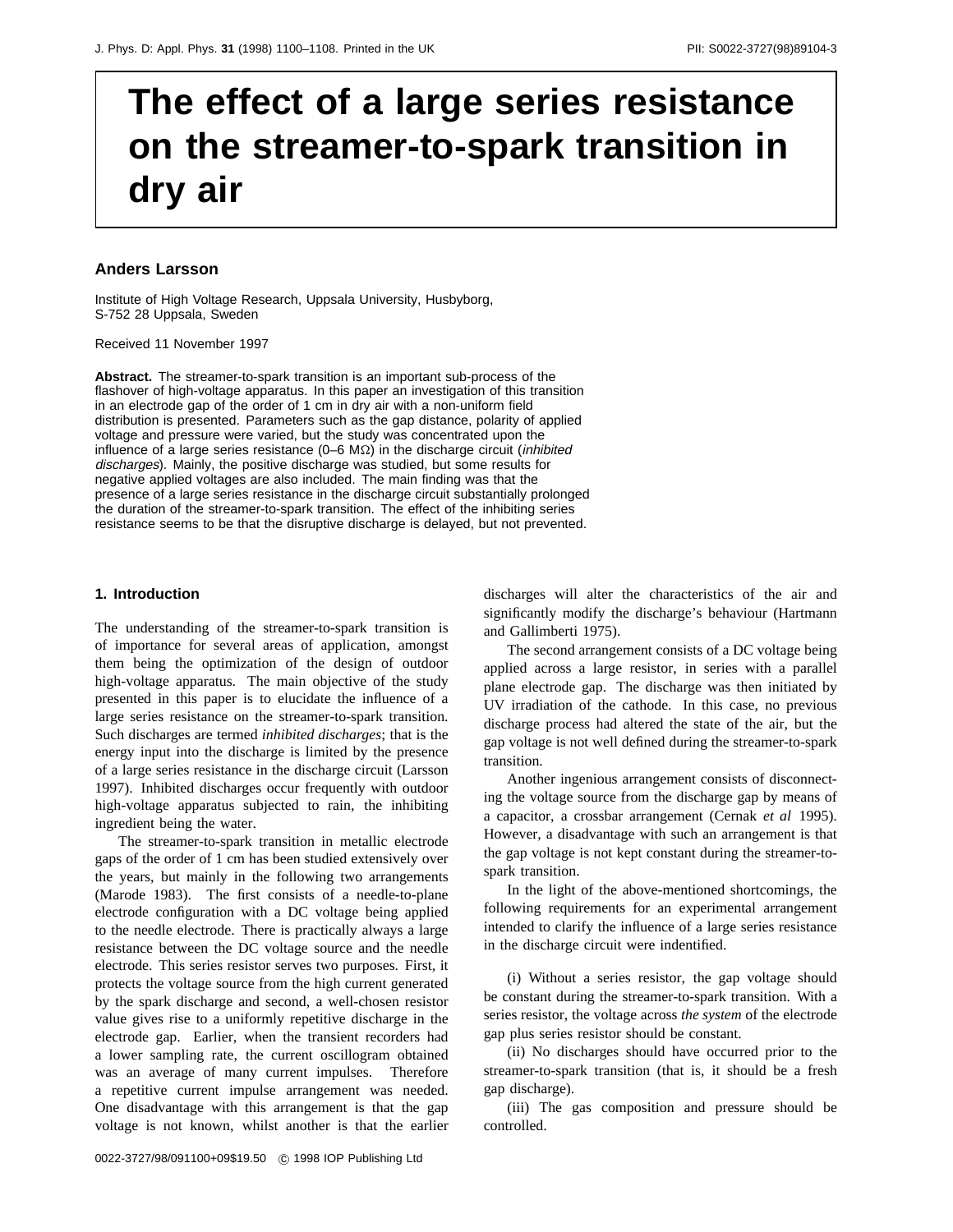

**Figure 1.** The experimental arrangement.

The measured parameters should be

(i) the streamer-to-spark transition current at both electrodes,

(ii) the gap voltage and

(iii) the optical radiation from the discharge.

The work is mainly concentrated upon the positive discharge, but some results for negative applied voltages are also included. Some early experimental results were discussed by Larsson *et al* (1996).

## **2. Experimental details**

The electrode arrangement consisted of a rod-to-plane electrode configuration with a hemispherically tipped copper rod of 5 mm radius and a plane electrode made of brass. A protrusion (a short section of a Seirin acupuncture needle) was mounted on the tip of the rod electrode to achieve a strong enhancement of the electric field locally. The length and radius of curvature of the protrusion were 0.5 and 0.15 mm, respectively. The gap distance, measured from the tip of the protrusion to the plane electrode, was varied in the range 5–15 mm by means of a micrometer screw. The electrode spacing was enclosed by a plastic cylinder to control the humidity and the pressure of the gas, which was dry air (water content about 5 ppm). The pressure was varied between 0.5*pamb* and *pamb*, where *pamb* is the ambient air pressure at the time of the measurement.

During the experiments the atmospheric conditions were as follows. The temperature was 20–21 ◦C and the atmospheric pressure *pamb* was 1013–1020 hPa. These atmospheric data gave a relative air density *δ* in the range 1.00–1.01. The measured voltages were not adjusted to standard atmospheric conditions.

The experimental arrangement, including the voltage source and the measuring circuit, is shown in figure 1. The voltage across the gap was measured by using a 100  $\text{M}\Omega$ high-voltage probe (Tektronix P6015). The current was measured both at the earthed electrode and at the highvoltage electrode by using 0.1  $\Omega$  shunts, consisting of ten metallic film resistors (2 W each) connected in parallel, that had been designed in-house.

Three values of the series resistor have been used: zero, 600  $\Omega$  and 6 M $\Omega$ . An even larger value of the series resistance was not feasible since then it becomes of the same order of magnitude as the resistance of the highvoltage probe and thus the measuring circuit starts to have a significant influence on the discharge circuit.

The applied voltage was a fast-rising (nanoseconds) voltage impulse with a long decay time (hundreds of milliseconds) that was obtained by discharging a transmission line generator thorough the 100 M $\Omega$  highvoltage probe. The transmission line generator consisted of a 60 m long coaxial cable with a characteristic (wave) impedance of 50  $\Omega$ , which was charged by means of a DC voltage supply and was discharged by closing a mechanical switch.

The current impulse measured at the high-voltage electrode was transmitted by an optical link (Seniell 1000 FOL) and recorded by using a HP54111 transient recorder. The current at the earthed electrode and the gap voltage were recorded by using a HP54510 transient recorder. The sampling rate for both transient recorders was 1 Gsa  $s^{-1}$ . The data were stored on personal computers for subsequent processing and analysis. Furthermore, the equipment was placed in shielding cabins (Faraday cages) and disconnected from the mains with uninterruptable power supply (UPS) systems.

Optical emission from the discharge channel was measured with a photomultiplier (Hamamatsu R1477). The light was collected from the discharge via an optical fibre inserted into the electrode gap. This signal was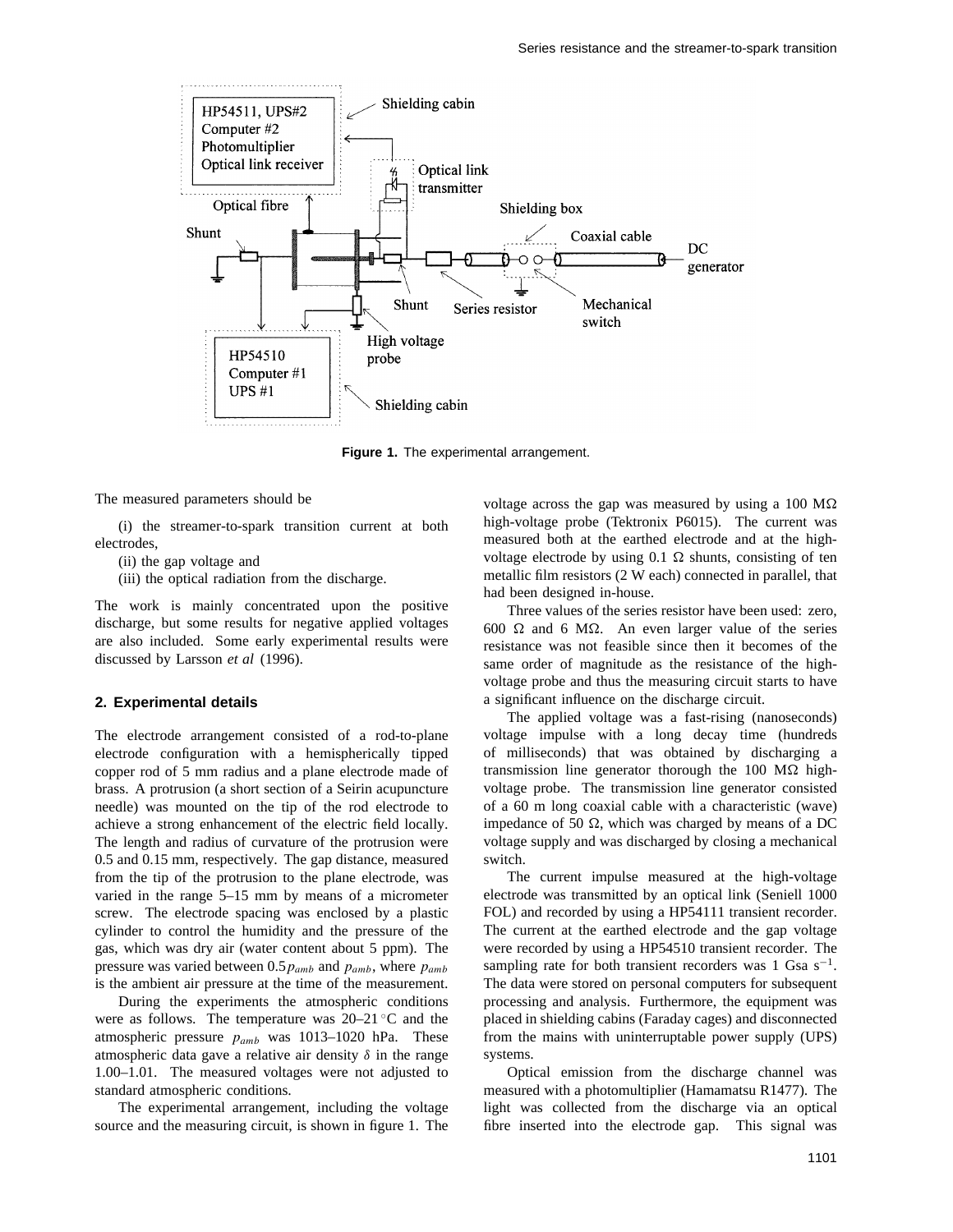recorded by using the HP54111 transient recorder. The spectral sensitivity of the optical radiation measuring system was in the range 500–850 nm (Windmar 1994). The laboratory was darkened during the experiments to increase the sensitivity of the optical radiation measurements by reducing background noise. A thorough analysis of the measuring system has been made (Tang *et al* 1996, Larsson 1997) and the upper frequency limit of it was found to be 40 MHz.

The choice of trigger signal for the transient recorders was closely related to EMC considerations of the measuring circuit. Two different trigger systems were used. For the measurement of the voltage and the earthed electrode current, the disruptive discharge current was used as the trigger signal. As a trigger signal for the highvoltage electrode current measurement, the optical radiation associated with the disruptive discharge was used. The reasons for such an arrangement are as follows. Since the electronics of the optical link and the photomultipliers were very sensitive to electromagnetic interference from the discharge, no electrical trigger signal could be used as the trigger for the optical measurements. To avoid the interference from an electrical trigger, an optical fibre was used to detect the luminous event and trigger the current measurement equipment on the high-voltage side. Hence, the optical and electrical signal measurement circuits were isolated from each other. The trigger level was adjusted to allow the system to be trigged by the luminous event from the disruptive discharge. Apparently both the optical and the electrical signal measurements used the disruptive discharge as a trigger source. To record anything prior to the disruptive discharge when using it as the trigger source, a pre-trigger delay, typically of 3  $\mu$ s, but sometimes of 8  $\mu$ s, was used. However, the sampling rate was kept constant (1 Gsa s<sup>-1</sup>). It should be noted that there was no exact synchronization between the two trigger systems, so the alignment of the currents in the oscillograms was achieved by overlapping the steep increase of the disruptive discharge current. The alignment error was of the order of 1 ns (just above the sampling rate).

In some cases, the triggering level for the light signal was set just above the noise level and, hence, the recorder was triggered by the first luminous event, namely the streamer discharge. No event was recorded with only a streamer discharge without a following streamer-to-spark transition.

## **3. General results**

A typical oscillogram of the gap voltage for a disruptive discharge is shown in figure 2. The initial transients (caused by the capacitive current, reflections in the cable, electromagnetic noise and the shortcomings of the mechanical switch) occurring upon the application of the step voltage last for about 10 ms. The time between the application of the voltage impulse and the disruptive discharge was found to be 20–100 ms. The advantages of this particular impulse voltage shape are as follows. The initial transients do not interfere with the streamer-to-spark current measurement because of the late development of the



**Figure 2.** A typical oscillogram of the gap voltage impulse with a disruptive discharge.

disruptive discharge. Since the duration of the streamerto-spark transition was found to be of the order of  $1 \mu s$ or less (figure 3), the decay in the gap voltage can be neglected. Furthermore, the voltage was stable during the streamer-to-spark transition. This implies that the gap voltage was constant, measured and well defined during the transition and that no capacitive component arising from voltage variations across the gap was included in the current measurements. The long 'quiet period' between the application of the voltage and the discharge was attributed to the statistical time lag, namely the rate of detachment of free (seeding) electrons from negative oxygen ions (Berger and Hahn 1980).

Representative voltage and current oscillograms for the streamer-to-spark transition phase with a pre-trigger delay of 3 *µ*s without a series resistor are shown in figure 3. In the current oscillograms, both the earth-side and the highvoltage-side currents are plotted. The voltage oscillograms show that the voltage was stable throughout the streamerto-spark transition phase. No significant difference between the currents on the earth-side and on the high-voltage side were found during the first stage of the transition phase. During the final stage of the transition phase, however, some oscillations in the current on the high-voltage side were observed, especially with a negative voltage applied to the gap. These oscillations have a frequency of about 25 MHz and their origin has not been identified.

A closer look at the first part of the current impulse oscillogram reveals some characteristics of the first phase of the discharge (figure 4). Two regions, labelled 1 and 2, were recognized for positive applied voltages at the front of the current. The regions are less obvious for negative applied voltages and are therefore not indicated in figure 4 for that polarity. According to Marode (1975), who correlated current measurements to streak photographs, region 1 can be identified as the streamer propagation phase of the discharge and region 2 as the streamer's arrival at the plane electrode. However, Harrold (1974) interpreted region 2 as being a part of the streamer's propagation. The data collected in the present study are not suitable for a deeper discussion about the above-mentioned different interpretations of the regions 1 and 2. Lan *et al* (1997)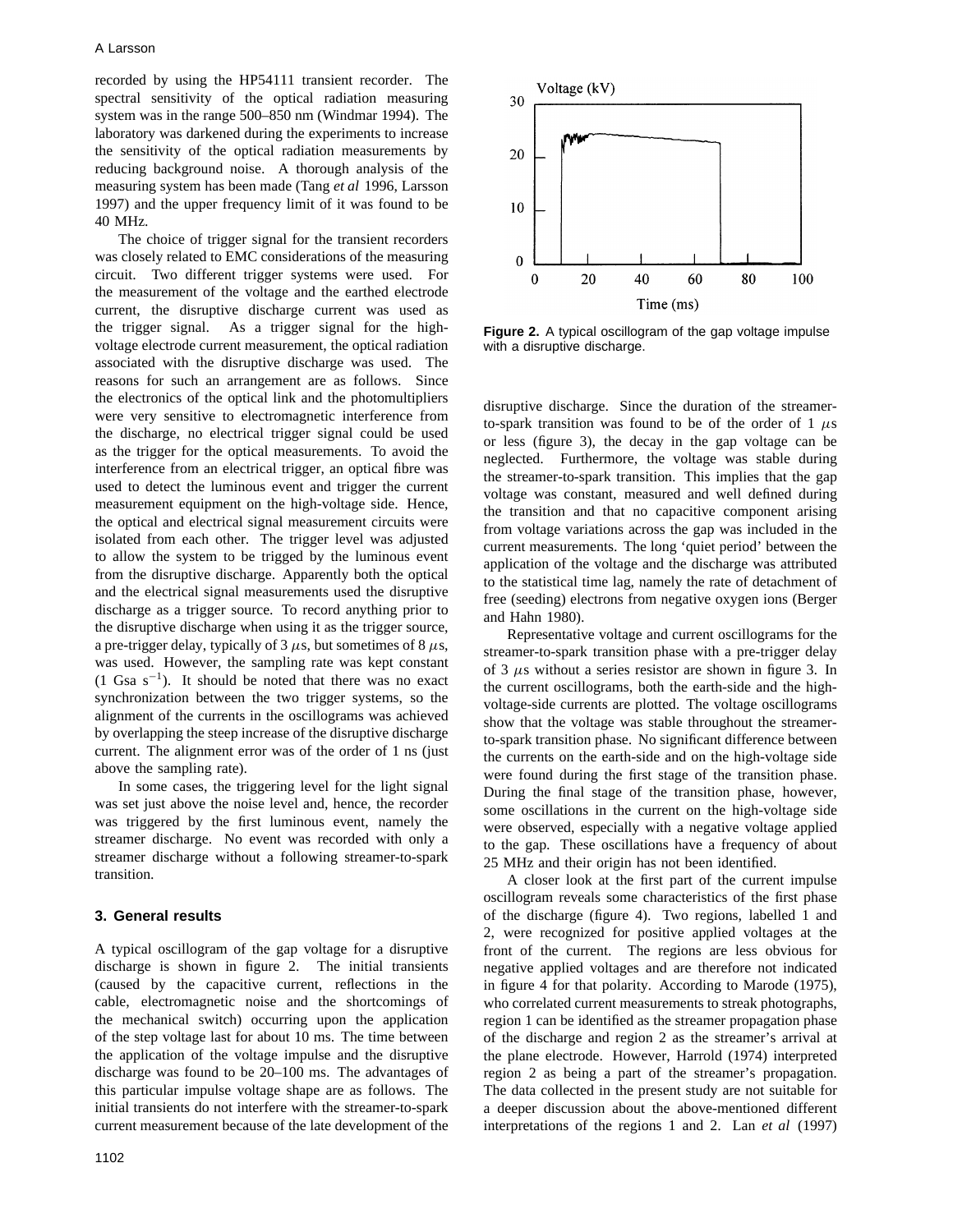

**Figure 3.** Typical voltage and current oscillograms for positive (left-hand side) and negative (right-hand side) applied voltage showing the constant voltage and the similarity between the currents during the discharge. Gap distance 10 mm, gas pressure  $p_{amb}$ ; series resistor: none. Note that both the earth-side and high-voltage-side currents are plotted on the same oscillogram; the high-voltage current is the lighter line.



**Figure 4.** A close-up of the earth-side current oscillograms shown in figure 3. Each circle represents one sampled data point (1 ns per point). Region 1 is the streamer propagation phase of the discharge and region 2 is the streamer's arrival at the plane electrode.

interpreted region 1 as the streamer transit time and used this transit time to estimate the average streamer velocity. They found good agreement between these estimates and streamer velocity measurements using two optical fibres located at various positions along the gap. For the case of figure 4 (left-hand side), one obtains a velocity of about 1.4 Mm s−<sup>1</sup> for the streamer, which is reasonable in the present mean background field strength (2.2 MV  $m^{-1}$ ) (Kuffel and Zaengl 1984).

When studying the oscillograms for the streamer-tospark transition current, it was recognized that a current measurement on only one electrode gives satisfactory information, since the currents on the earth side and on the high-voltage side were practically identical, except for the oscillations mentioned above. The current on the earth side of the gap was chosen to be measured because the high-voltage-side current measurement system was more sensitive to electromagnetic interference. Hence, in the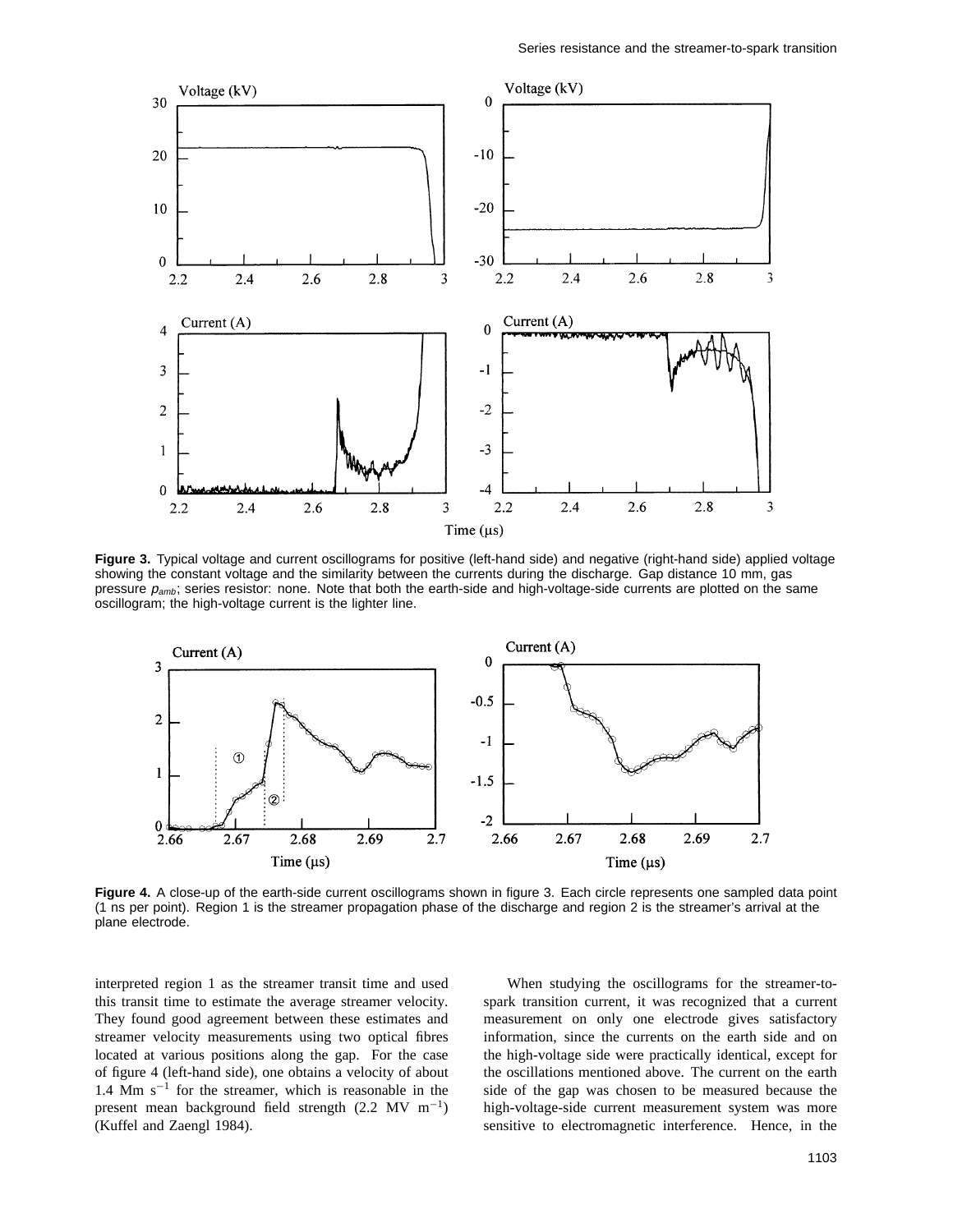

**Figure 5.** Illustrative voltage (a), current (b) and optical radiation (c) oscillograms. 1, without a series resistor; and 2, with a resistor of 6 M $\Omega$ . The lighter line is for the 6 M $\Omega$ resistor. Gap distance 10 mm and gas pressure  $p_{amb}$ . The difference between the time frames is the result of the use of different triggering signals. For the current curve 2, the starting and ending points of the streamer-to-spark transition are indicated by arrows (see the text).

second series of experiments, only the earth-side current was measured.

Illustrative voltage, current and optical radiation oscillograms of the streamer-to-spark transition phase without and with a series resistor, the value of which was 6 M $\Omega$ , and with a pre-trigger delay of 3  $\mu$ s are shown in figure 5. With the series resistor, the gap voltage clearly decreased during the initial discharge phase, then it slowly recovered towards the voltage level it had had prior to the initiation of the discharge. The effect of the series resistance is explained as follows. Prior to the streamer-



**Figure 6.** The relationship between the gap voltage and the peak streamer discharge current for various values of the series resistance. Gap distance 10 mm, gas pressure  $p_{amb}$ ;  $\times$ ,0  $\Omega$ ;  $\circ$ , 600  $\Omega$ ; and +, 6 M $\Omega$ .

to-spark transition, the resistor had no influence on the gap voltage. When the discharge started, the capacitive energy stored in the gap was partly released and the gap voltage was reduced. To compensate for this reduction in voltage, the gap capacitance needed to be recharged by the generator. Without any series resistance, the generator charging current was only dependent on the characteristic impedance of the generator cable (50  $\Omega$ ) and, hence, the recharging was quick and no drop in the gap voltage was observed. However, with a large series resistance, the charging current was limited and therefore a drop in the gap voltage was measured. After the initial peak in the streamer-to-spark transition current, the current remained low (but finite) and the gap voltage started to recover.

The gap capacitance can be estimated from the reduction in the gap voltage by using the definition  $C =$  $\Delta Q/\Delta U$ .  $\Delta Q$  is the charge injected into the gap during the discharge; it can be calculated by integrating the measured current.  $\Delta U$  is the voltage change brought about by the injection of  $\Delta Q$ . Such an estimation of the capacitance gives the rough value of  $C = 15$  pF. The estimate should be compared with the value of 16 pF achieved from electrostatic field calculations (Tang *et al* 1996). A further observation of interest was that the minimum voltage required for the occurrence of a disruptive discharge was not influenced by the magnitude of the series resistance.

The primary parameters measured were the gap voltage and the streamer-to-spark transition current. Figure 6 shows the relationship between the gap voltage and the peak streamer current (region 2 in figure 4) for various magnitudes of the series resistance. In the case of a series resistor, the gap voltage immediately prior to the first discharge event has been chosen; that is, the voltage amplitude before the voltage reduction caused by the initial discharge current (see figures 5(a) and (b)). The peak transition current exhibits an increase with the gap voltage, but no difference was found for various resistances. However, one should carefully consider the sampling rate when using peak current amplitudes (as is evident from figure 4). A sampling rate which is too low may lead one to miss the peak value and the current oscillogram will not give a correct value for the peak amplitude.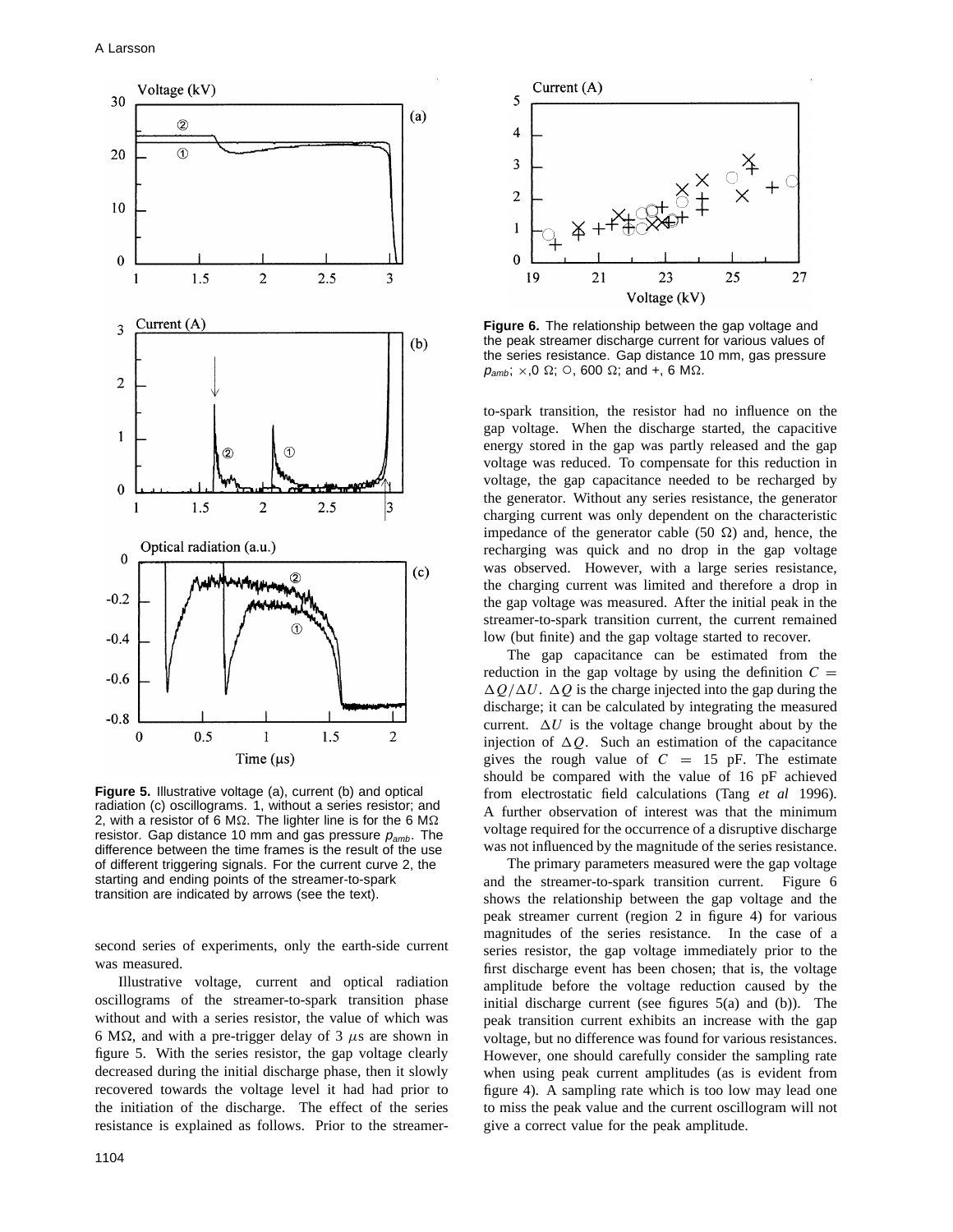

**Figure 7.** The dependence upon the gas pressure. Positive polarity, gap distance 10 mm, no series resistor;  $\times$ ,  $p_{amb}$ ; and  $\circ$ ,  $0.75$   $p_{amb}$ .



**Figure 8.** The dependence upon the gap distance. Positive polarity, pressure  $p_{amb}$ , no series resistor;  $\circ$ , 8 mm;  $\times$ , 10 mm; and +, 12 mm.



Figure 9. The dependence upon the polarity of the applied voltage. Gap distance 10 mm and pressure  $p_{amb}$ , no series resistor;  $\times$ , positive; and  $\circ$ , negative.

#### **4. The injected energy and the transition time**

The analysis presented in this section is concentrated upon two parameters: the energy injected into the discharge channel and the streamer-to-spark transition time. The term 'transition time' is assigned to the time elapsing between the start and the end of the streamer-to-spark transition current, indicated by the arrows in figure 5. The starting point is the peak of the streamer current and the ending point is the point of inflection of the current curve. This rough definition was sufficiently accurate since the transition time was found to be at least a few hundred nanoseconds, which is one or two orders of magnitude greater than the rise time of the disruptive discharge current impulse. The injected energy was calculated from the integration of the measured input power (namely the product of the measured current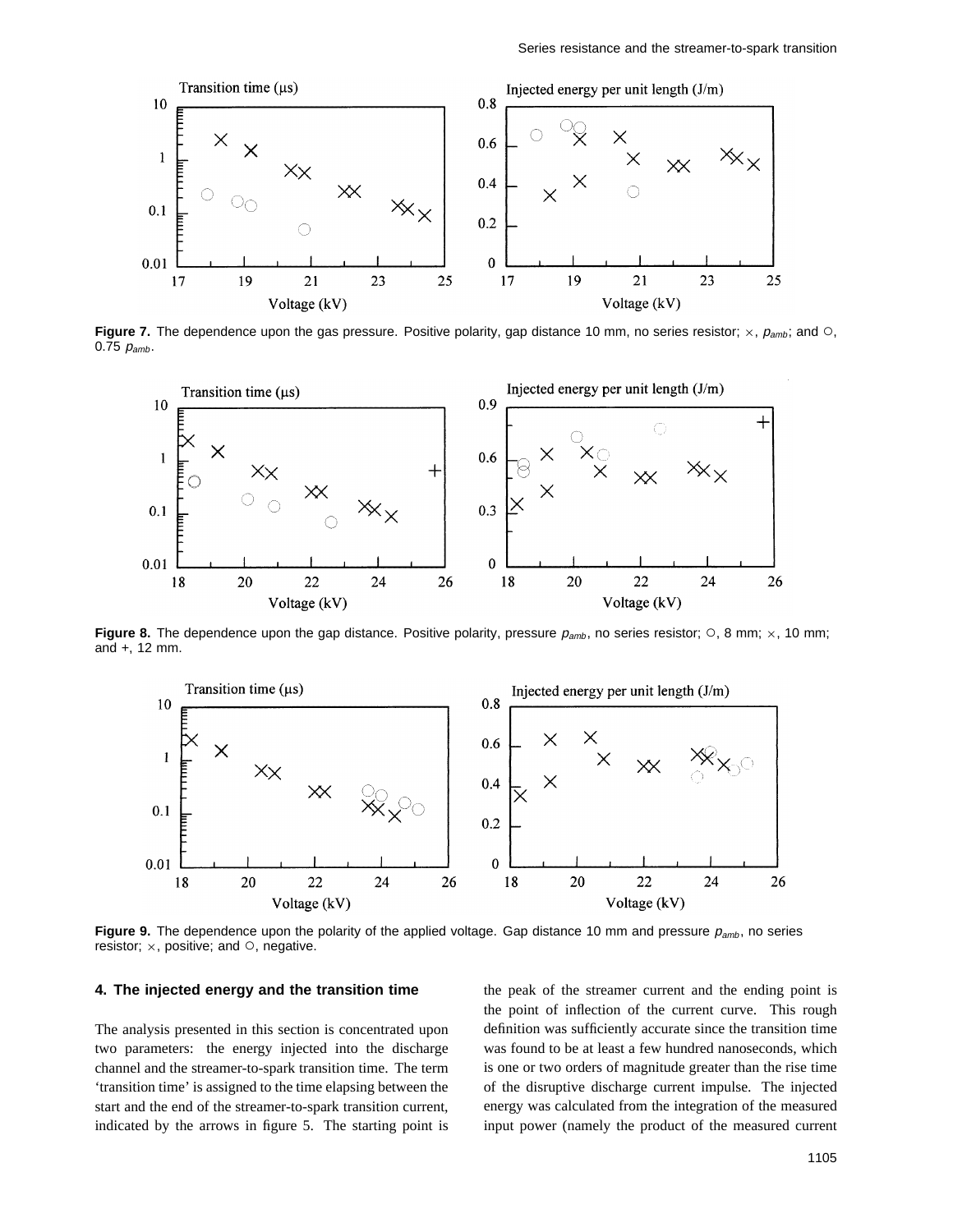

**Figure 10.** The dependence upon the magnitude of the series resistance. Positive polarity, gap distance 10 mm and pressure  $p_{amb}$ ;  $\times$ , 0  $\Omega$ ;  $\circ$ , 600  $\Omega$ ; and +, 6 M $\Omega$ .

and the measured gap voltage) over the transition time. In figures 7–10, the injected energy is normalized to the gap length. Unless otherwise stated, the conditions for the measurements were that the polarity of the applied voltage was positive, the gap distance was 10 mm, the pressure was *pamb* and no series resistor was used.

Figure 7 illustrates the influence of the air pressure for a positive applied voltage. The amount of energy injected into the gap during the streamer-to-spark transition exhibited no air pressure dependence. However, for a given gap voltage, a lower pressure resulted in a shorter transition time. For a pressure lower than  $0.75p_{amb}$ , the transition time was too short for the streamer-to-spark transition current to be identified in the oscillograms.

Figure 8 indicates the influence of the electrode gap spacing for a positive applied voltage. For a given gap voltage, shorter transition times were observed in shorter gaps. For a gap distance shorter than 8 mm, the transition time was too short for the streamer-to-spark transition current to be identified in the oscillograms. The pattern of the current oscillogram was changed by increasing the gap length to 12 mm. Figure 11 gives an example for a gap length of 15 mm, for which a second peak in the current is observed. Only one peak in the current was observed for all cases with gap lengths of 8 and 10 mm. Except for one cases two peaks in the current were observed for all cases, with gap lengths of 12 and 15 mm. Only the cases with one peak are presented in figure 8, among which the single case of a 12 mm gap with only one peak is included. The 'multiple-peak' cases were not further investigated, but a report of the existence of such events has been published earlier (Suzuki 1971).

The plots for a negative applied voltage are similar to those for a positive applied voltage given in figures 7 and 8, whereas figure 9 indicates the difference caused by the polarity of the gap voltage. The same amount of injected energy was needed in both cases, but the transition time was slightly longer for a negative polarity.

Figure 10 displays the influence of an inhibiting series resistor. The transition time increased with increasing series resistance. Thus, the series resistance tends to delay the disruptive discharge.



**Figure 11.** A current oscillogram with two peaks. Positive polarity, applied voltage 31 kV, gap distance 15 mm and pressure  $p_{amb}$ , no series resistor.

The main finding from figures 7–10 is that the transition time was strongly (exponentially) dependent on the gap voltage. The transition time exhibited a broad variation of magnitude, ranging from nanoseconds up to about  $10 \mu s$ . In the literature, one can find reports of even longer transition times—hundreds of microseconds (Suzuki 1971, Lan and Scuka 1997). A further observation was that the energy injected was independent of the transition time. Figure 12 shows two current oscillograms with different streamer-tospark transition times, but with the same energy having been injected. With a lower gap voltage, the peak of the streamer-to-spark transition current was smaller and the transition time was longer.

To state anything definite about the variation of the injected energy is difficult. Figures 7–10 indicate that the injected energy might be independent of the gas pressure and the polarity of the applied voltage and that there is a tendency for there to be a lower energy for shorter gap lengths and larger series resistances, but any conclusive statements are premature because of the limited amount of data points and the considerable scatter in the data. Anyhow, the amount of injected energy is, at most, weakly dependent upon the parameters, considering the range in which the parameters were varied.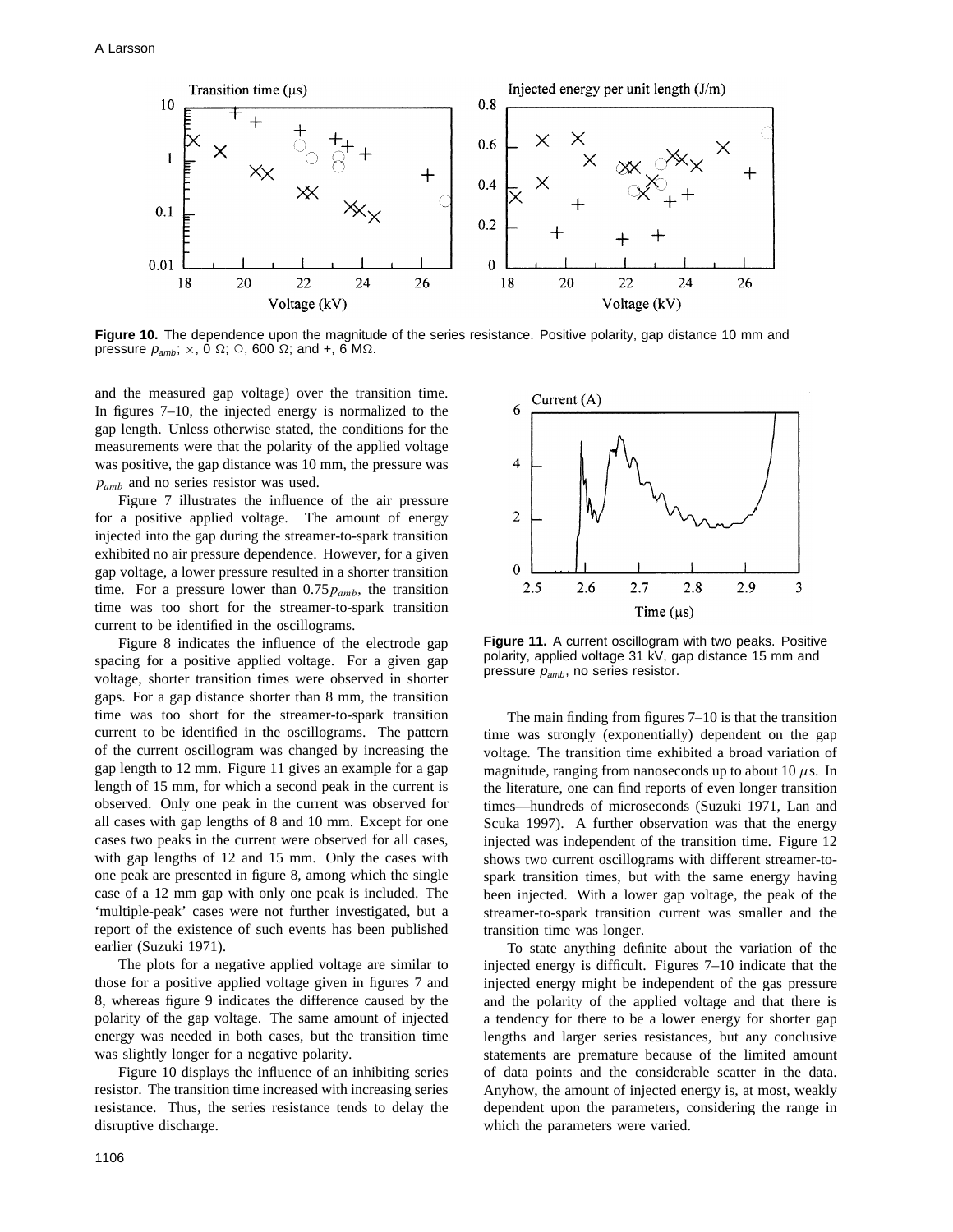

**Figure 12.** Two current oscillograms with different streamer-to-spark transition times together with corresponding injected energies (lighter lines). The gap voltage was 22 kV for the event with the short transition time and 19 kV for that with a long transition time.

## **5. Discussion**

The potential and electric field distributions along the centre line in the electrode gap for a gap length of 10 mm are shown in figure 13. The calculations were performed using the charge simulation method (Ace 1996) and they are used in the estimation of the minimum streamer inception voltage, see below.

The minimum voltage required for the initiation of a streamer, the streamer inception voltage, can be estimated in the following way. A free (seeding) electron is accelerated in the electric field and the repeated ionizations of the air molecules cause an electron avalanche. The multiplication of the number of electrons is given by

$$
N_e(x) = \exp\left(\int_0^x (\alpha - \eta) dx'\right)
$$
 (1)

were  $N_e(x)$  is the number of electrons at the avalanche tip and  $\alpha$  and  $\eta$  are the ionization and attachment coefficients, respectively. The integration path should be along an electric field line. It has been experimentally shown by Raether (1964) that, if an electron avalanche grows to about  $10^8$  electrons, the space charge in the avalanche tip creates an electric field that significantly adds to the background electric field distribution in the vicinity of its tip and the avalanche-to-streamer transition takes place. The coefficients  $\alpha$  and  $\eta$  are strongly dependent on the electric field strength and are often expressed as a relation between reduced quantities, for example  $\alpha/n = f(E/n)$ , where *n* is the density of the neutral species in the gas. The use of analytical approximations of the function *f* is no more reliable than direct specification of the dependence of  $\alpha/n$  on  $E/n$  on the basis of existing experimental data (Lagarkov and Rutkevich 1993). If one calculates the avalanche charge according to equation (1) along the field line in figure 13 using ionization and attachment data from Badaloni and Gallimberti (1972), an applied voltage of 16 kV gives rise to an avalanche of the critical size. This is the minimum voltage necessary for the inception and one requires that there is a seeding electron in exactly the correct



**Figure 13.** The potential and electric field distributions along the centre line for a gap length of 10 mm. The gap voltage was set to 1 V and the electric field strength is normalized with respect to the mean field strength in the gap.

position. Thus, the actual inception voltage is expected to be slightly higher. The experiments give a minimum voltage for the disruptive discharge of 18 kV. 16 kV applied to a 10 mm gap gives a mean electric field strength of 1.6 MV m−1. Since the mean electric field strength at the minimum streamer inception voltage is greater by far than 450 kV m<sup>-1</sup>, which is the minimum field for stable propagation of a streamer (Allen and Ghaffar 1993), the implication is that, once a streamer has been initiated, the streamer bridges the gap and initiates the streamer-to-spark transition. Even if one takes into account the reduction of the gap voltage when one has the 6  $M\Omega$  series resistor in the discharge circuit (figure 5), the field strength is still greater than the minimum field for stable propagation of a streamer.

Generally, the bridging of an electrode gap by a streamer is not necessarily followed by a spark discharge as was first reported by Andersson (1958a, b)—but the conditions of the experimental arrangement presented in this paper (the electrode configuration and voltage source) apparently made the streamer-to-spark transition inevitable since no streamer discharge without a following spark discharge was observed. Furthermore, Marode *et al* (1979) and Windmar (1994) reported, both experimentally and theoretically, that, if the peak streamer current is greater than 0.1 A, the spark discharge will occur, otherwise it will not, whereas figure 6 shows currents of the order of 1 A.

The observations that no streamer discharge occurred without a following streamer-to-spark transition and that the minimum voltage at which a disruptive discharge occurred was not dependent on the magnitude of the series resistance indicate that the series resistance did not influence the value of the minimum streamer inception voltage. This and the observation that the streamer-to-spark transition time increased substantially with the series resistance suggest that the series resistance did not prevent the occurrence of a disruptive discharge, but only delayed it. The construction of the voltage source (a transmission line generator) gave a continuous feed of the discharge current, even though it